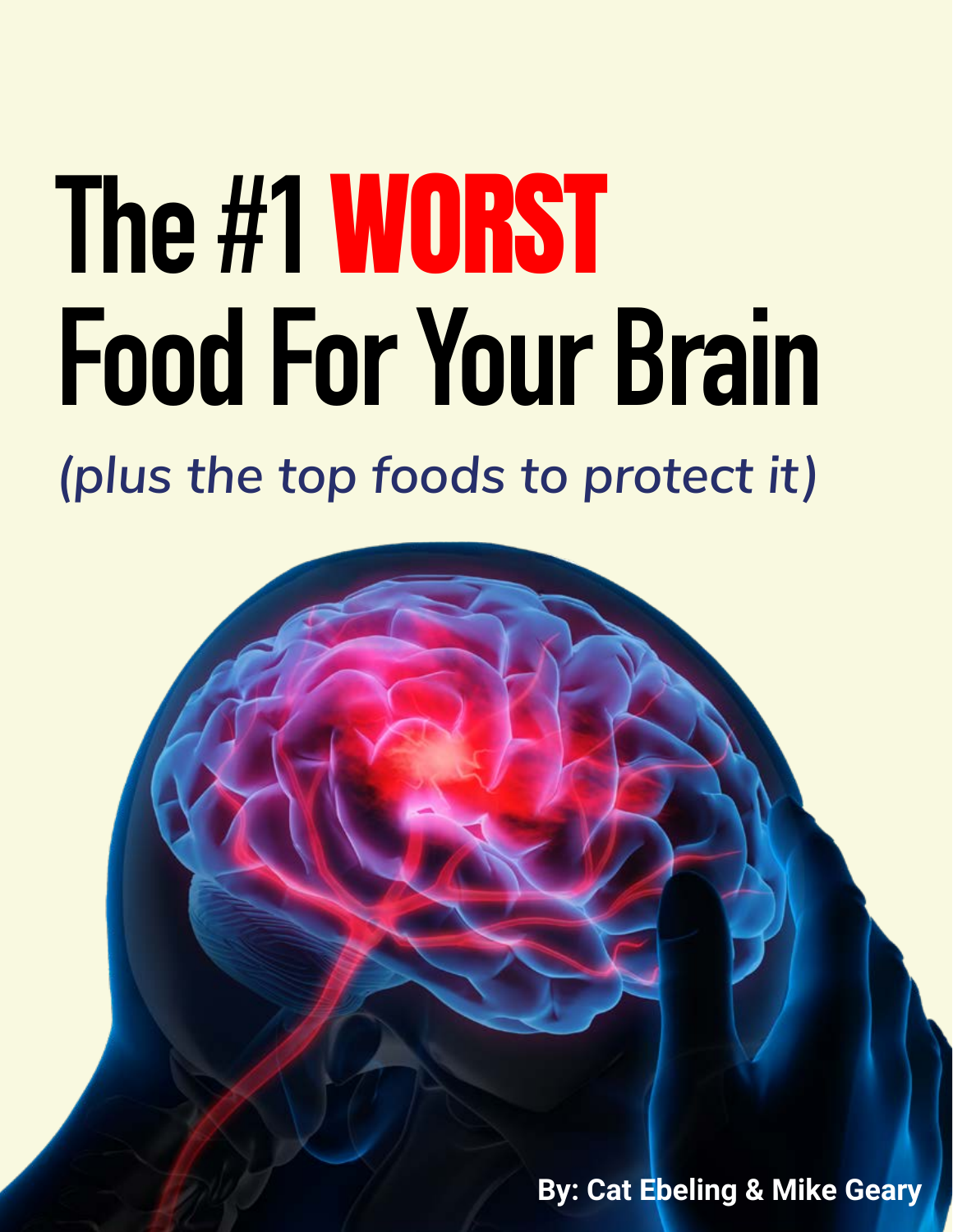# **The #1 WORST Food that HARMS Your Brain (avoid!)**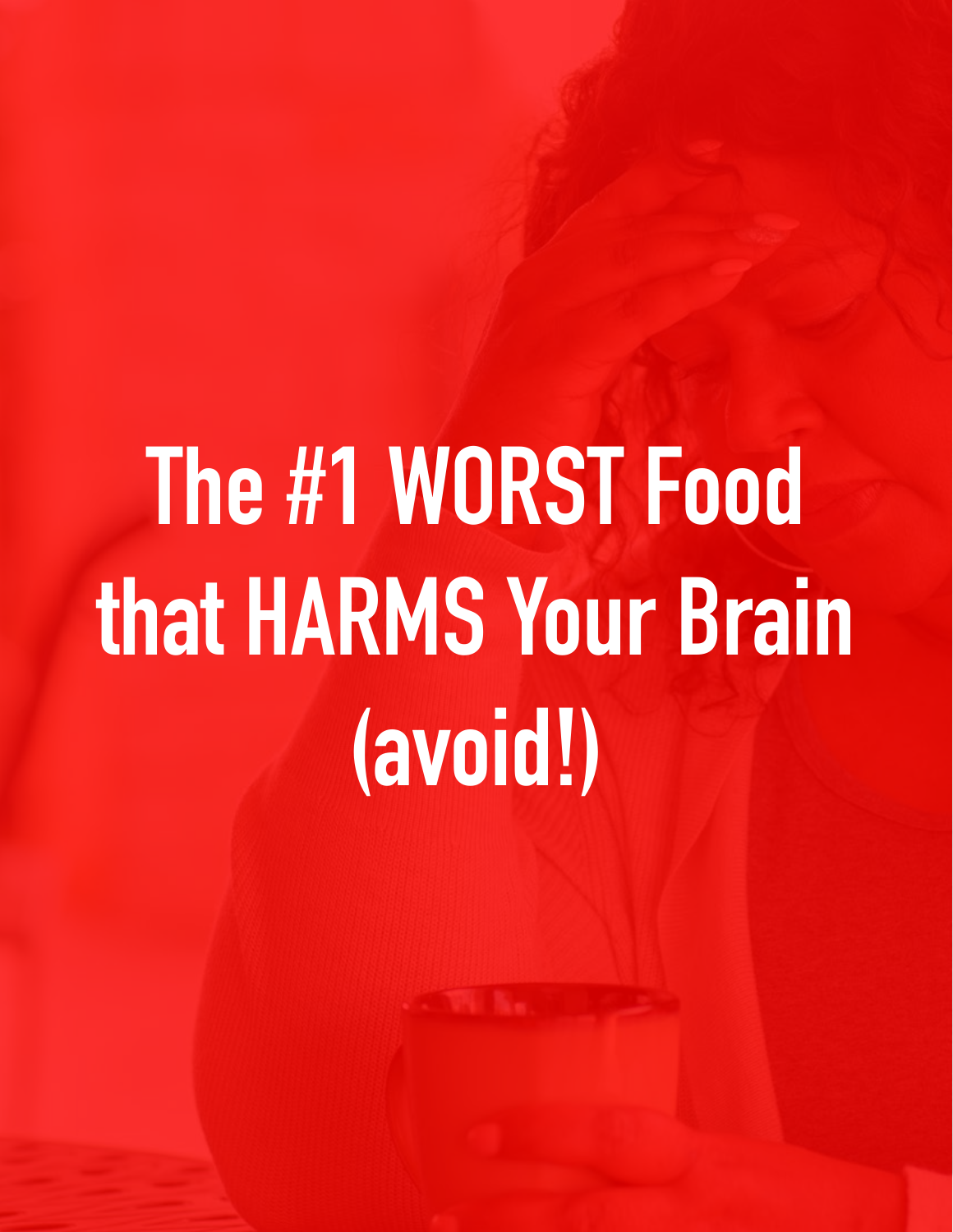## **The #1 WORST Food that HARMS Your Brain (avoid!)**

**Some foods you might be eating daily can actually DAMAGE your brain over time. In this article, we'll explore foods that HARM your brain vs foods that PROTECT your brain.**

*by Mike Geary - Certified Nutrition Specialist & Cat Ebeling, RN, MSN-PHN Co-authors of the best-sellers:* The Fat Burning Kitchen*,* The Top 101 Foods that Fight Aging *&* The Diabetes Fix

## **First, the BAD NEWS...**

Certain foods you eat can indeed harm your brain, both in impaired learning ability as well as impaired memory. Even worse, the wrong food and drink choices throughout your life can even lead to the terrible and deadly disease of Alzheimers.

A friend of mine just told me that her dad died of Alzheimers recently and it was just a terrible disease where he didn't even know who she was anymore towards



the end. It's time our society starts taking degenerative diseases like Alzheimers, cancer, and heart disease more seriously throughout our lives, and not just once it's too late. Even in our 30's, 40's, and 50's, the choices we make with our daily food can PREVENT these terrible diseases.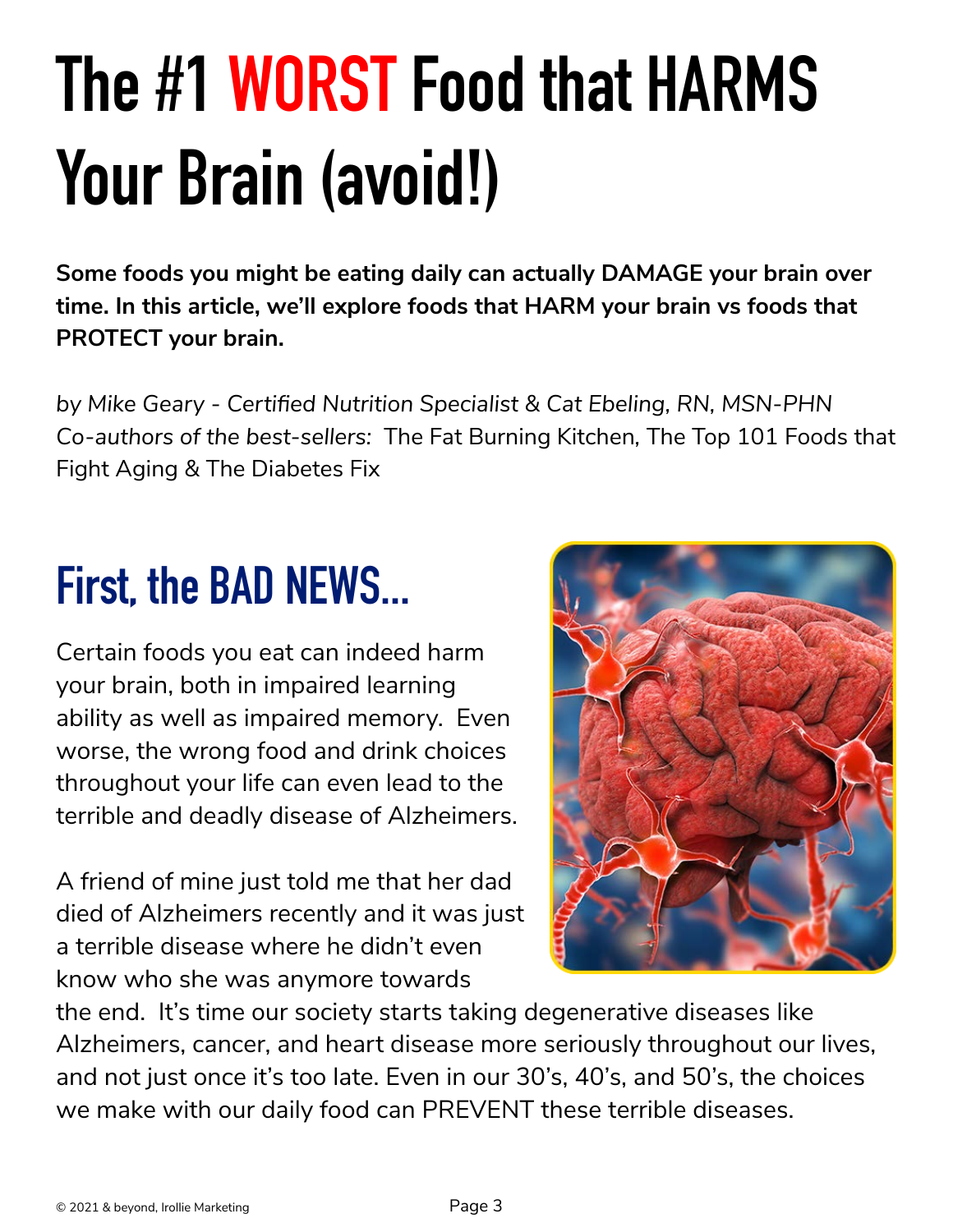So let's dig in with the topic today of foods that harm your brain, and what you can do about it...

### **Food #1 that HARMS your brain: Fructose**

In a 2012 UCLA study published in the Journal of Physiology , researchers found that a diet high in fructose over time can **damage your memory and learning ability**.

Beyond the harm to your brain, it's well known in the research world that a high



fructose diet can also cause insulin resistance in your body over time, and possibly lead to type-2 diabetes and extra body fat. If that's not enough, a high fructose diet also detrimentally affects your triglyceride levels in your blood as well as small dense LDL particles that cause plaque in your arteries.

So what we have here is high-fructose intake = impaired memory and learning in your brain, increased risk of diabetes, and increased risk of heart disease . Oh, and we forgot to mention **extra belly fat** too... Yum - who wants another can of soda pop or a large bowl

of corn syrup sweetened ice cream!

The average person eating a modern western diet of processed food consumes a LARGE quantity of fructose without even thinking about it from all of the soft drinks (high fructose corn syrup typically), sweetened juice drinks, orange juice, processed junk foods such as cakes and candies, as well as the HFCS that's added to store-bought salad dressings, breads and cereals, and even condiments like ketchup.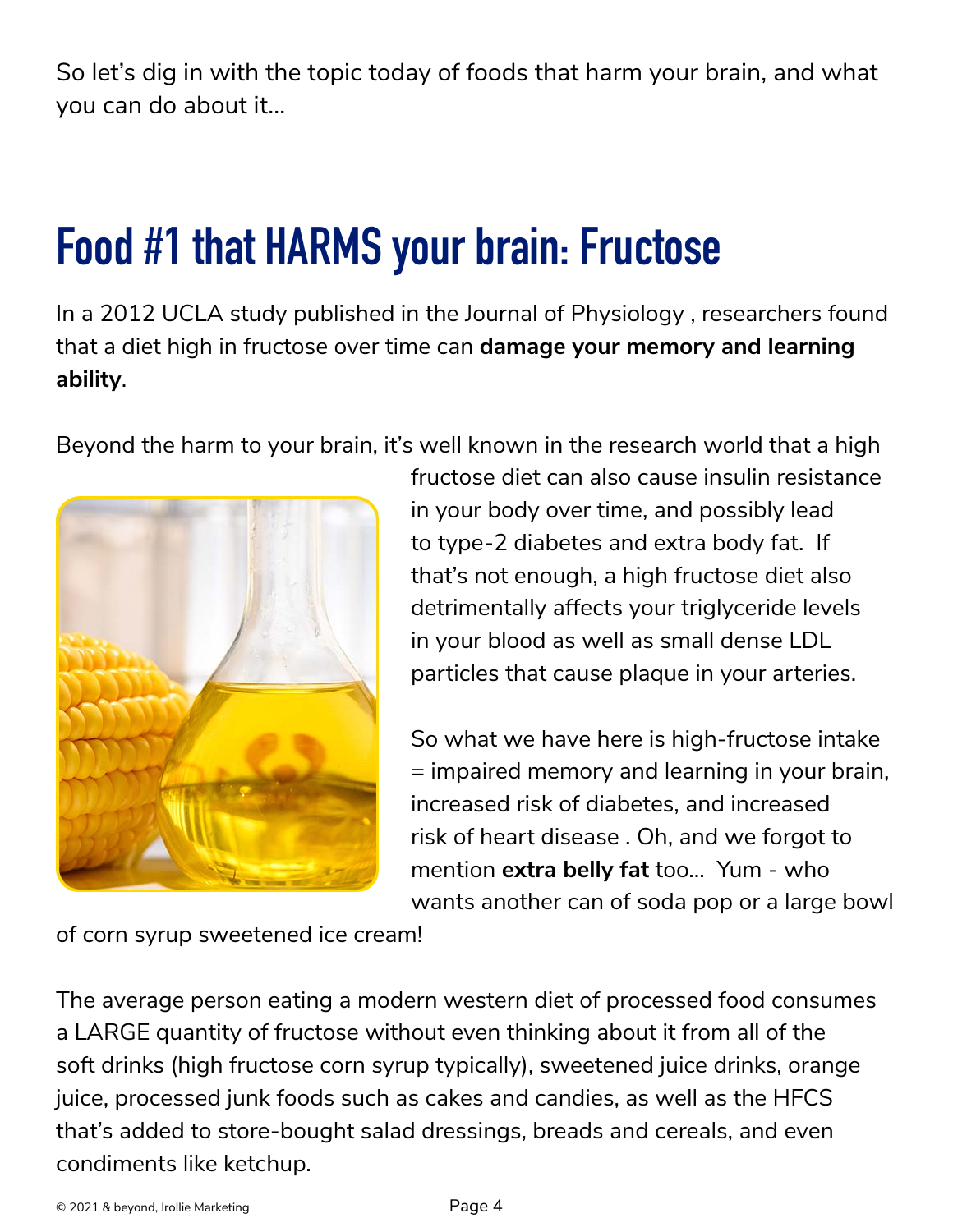Note that many **sports drinks** , even though marketed as "healthy", can have large amounts of corn syrup or even crystalline fructose as their main sweetener. These sports drinks can be equally as bad as a soda for your body and your brain. Don't be fooled by the clever marketing showing pictures of pro athletes guzzling this stuff.

Also note that **agave syrup** (aka, agave nectar) which is marketed as a "healthy" sweetener as well, is one of the **most concentrated** forms of processed fructose in sweeteners as well. I personally stay away from agave sweeteners as much as possible unless the amounts are very small.

All of these fructose-laden foods and drinks are easy to avoid though if you choose to eat consciously... for example, make homemade salad dressings from your favorite olive oil and vinegar with added spices, or choose to drink unsweetened iced tea with lemon instead of sweetened drinks or juices. If



you use a lot of ketchup, try to reduce the quantity by mixing with mustard or hot sauce, which typically don't contain HFCS sweetener in any significant quantities.

**Last thing to note about fructose**... Yes, natural whole fruits do contain fructose, but generally contain MUCH smaller quantities of fructose than you would consume in a sweetened juice drink, soft drink or sweetened junk foods. Also, the phytonutrients, antioxidants, and fiber that's contained in most whole fruits counteracts any negative effects of fructose. I personally try to keep fruit intake to no more than 1-2 pieces a day due to the sugar and fructose content of larger amounts of fruit.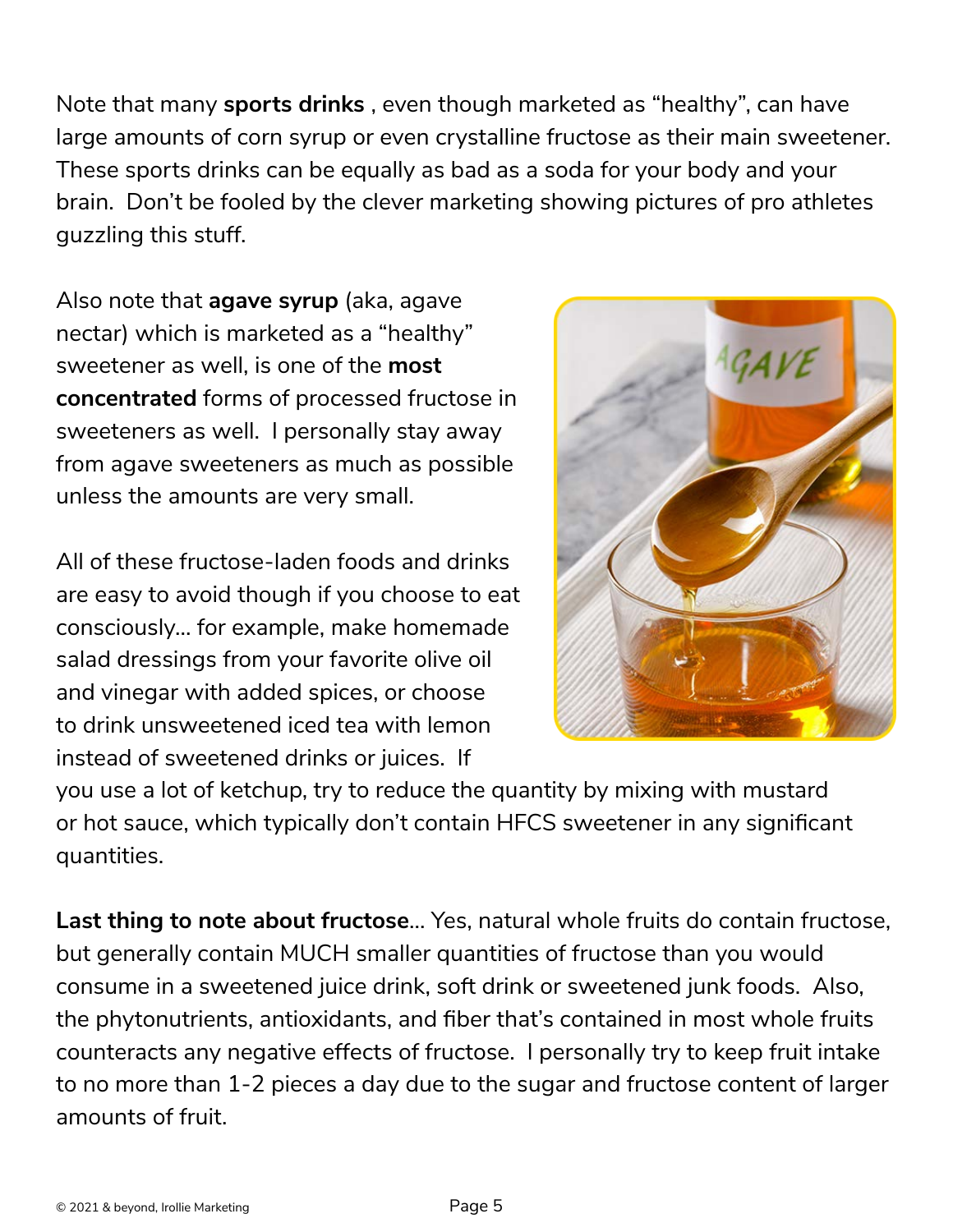**Here's a trick:** Did you know that limes and lemons contain virtually zero fructose, and only 3-4 grams of total carbs in a whole lemon or lime, whereas a typical orange contains 6 grams of fructose and 25 grams of total sugar per fruit. I squeeze lemons and limes daily into either water or teas for a healthy flavorful drink. Fresh lemon juice has even been shown to control blood sugar response from a meal...another bonus!

### **Other Foods that HARM Your Brain:**

You probably already know some of the harmful health effects of these foods, but long term effects on your brain are yet another...

#### **Trans fats**

strongly inflammatory in your entire body including damage to cell membranes throughout your body. Avoid hydrogenated oils in processed foods and deep fried foods.



#### **Mercury**

studies show that mercury from pollution (coal burning plants are the biggest source of mercury pollution to air and water) and from fish that are high on the food chain such as tuna, shark, swordfish, tilefish, etc can possibly cause long term negative effects on your brain. Limit these types of fish to a couple times a month and focus more on fish such as salmon, trout, and many other types of smaller fish to reduce your mercury load.

#### **Wheat-based foods**

In the groundbreaking book, *Wheat Belly* , Dr William Davis makes a very convincing argument that wheat has addictive properties in the brain. Wheat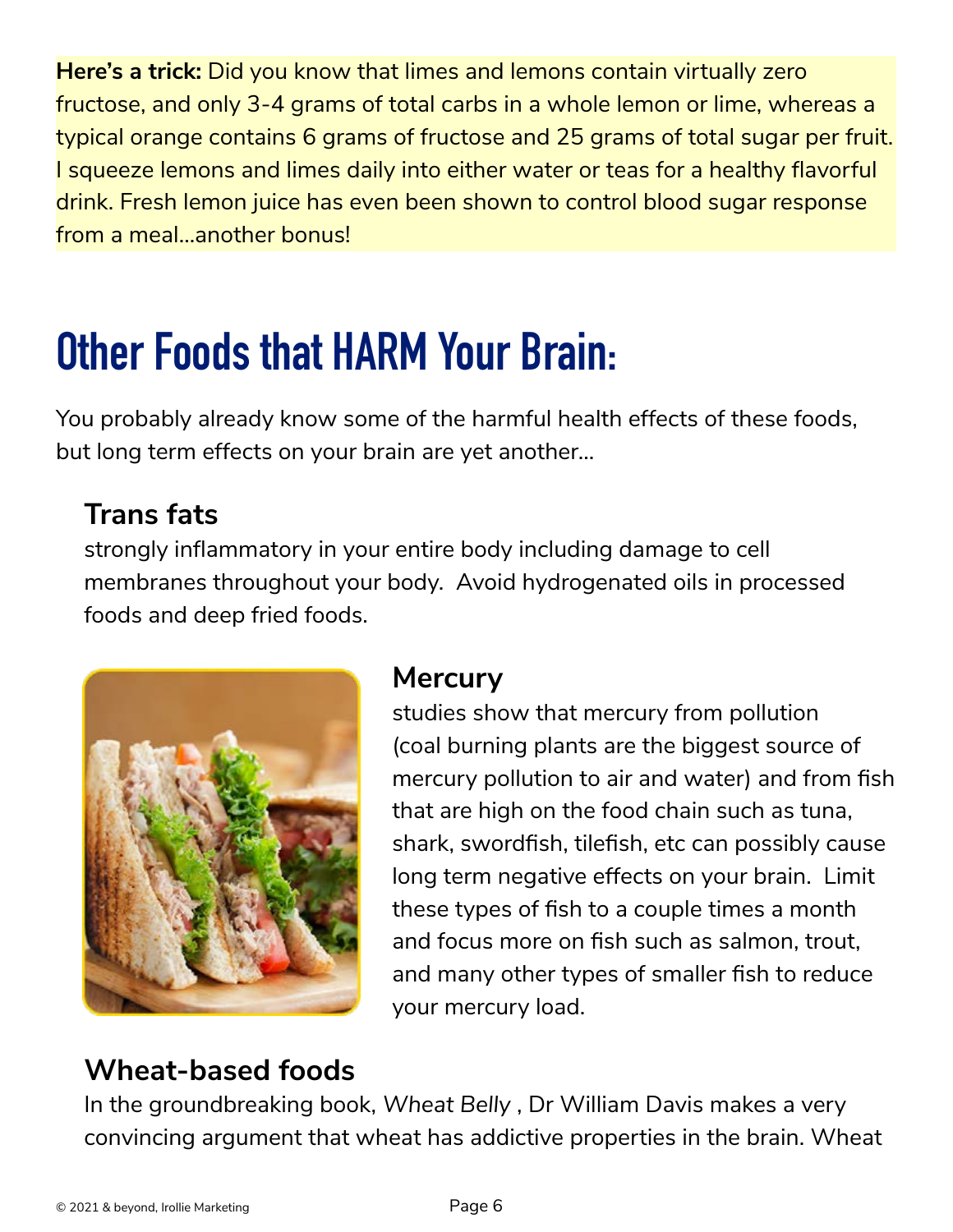contains compounds termed "exorphins" that have an effect in your brain similar to opiate drugs. This explains why people have such a hard time giving up their beloved breads, cereals, pasta, and muffins because these foods are mildly addictive.

I know personally from past experience that if I have have a pasta dinner, I'll go back for seconds and thirds as I just can't seem to stop eating the stuff. And then hours after dinner, I'll get cravings for more carb-based foods or sweets. But if I pass on the pasta and just have meat, veggies, and salad, I find myself totally satisfied after dinner with no cravings later at night.

## **The good news is...**

There are plenty of superfoods, herbs, and spices that can protect your brain and your other organs too!

In fact, did you know that **turmeric** is one of the highest antioxidant spices that also exhibits brain-protecting effects? In India, where curry containing turmeric and other spices is eaten daily, rates of Alzheimers disease is among the lowest in the world, proving some of the brainprotecting effects of turmeric.

In addition, the powerful DHA and EPA omega-3 fats in **fish oil** has been proven in countless studies to protect your brain from damage over the years.



Want more...

**I'll show you how to find dozens of delicious foods, spices, herbs, and unique**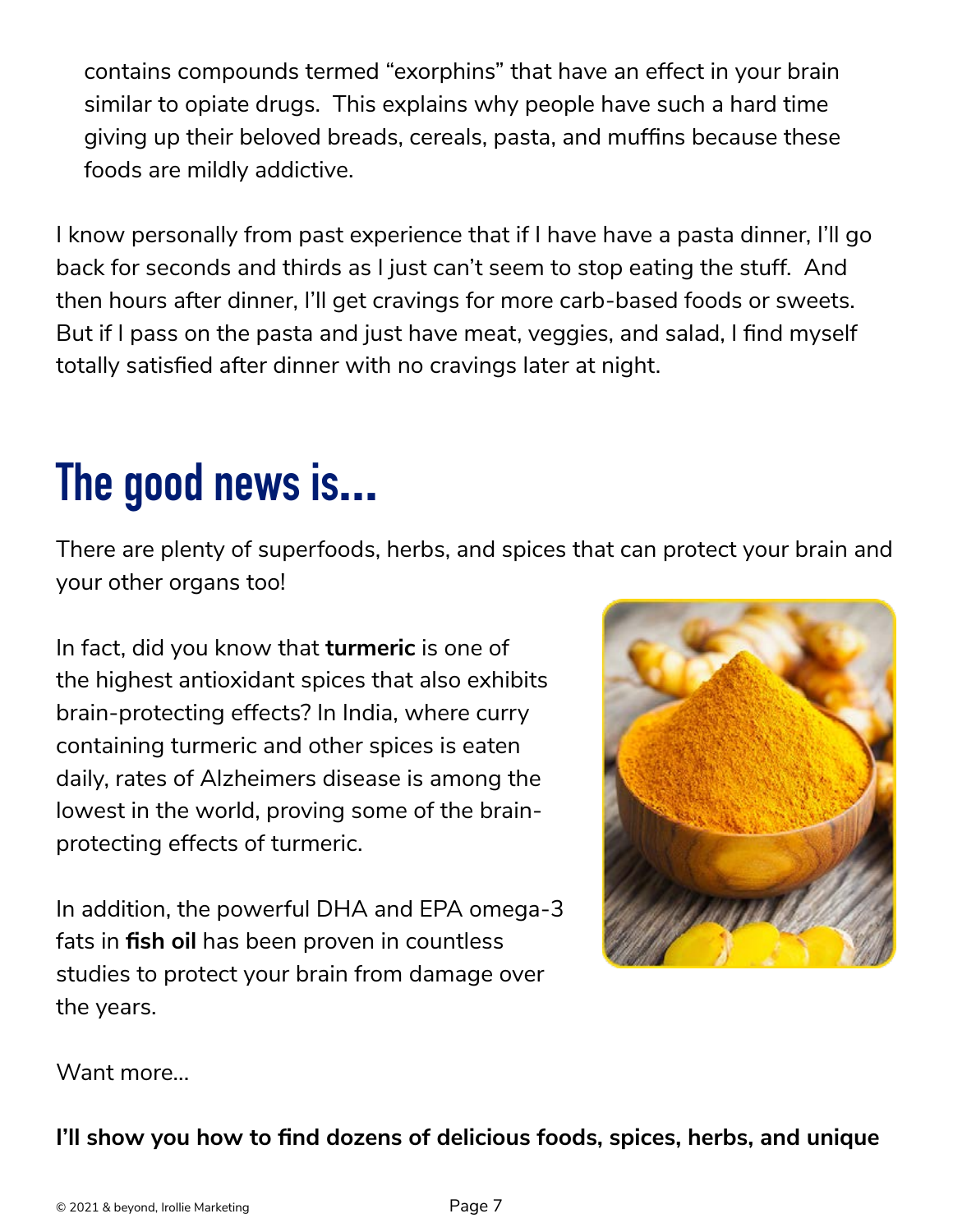#### **nutrients that PROTECT your brain, joints, organs, and skin from aging on the next page!**

These unique nutrients and superfoods can be found at most stores and can help PROTECT your brain from aging, HEAL your joints, reverse or prevent type 2 diabetes, normalize your blood pressure, SLOW aging of your skin, FIGHT against developing cancer, FIX years of digestion problems, and even help to BOOST your metabolism ...

You'll discover these powerful superfoods and nutrients on the next page: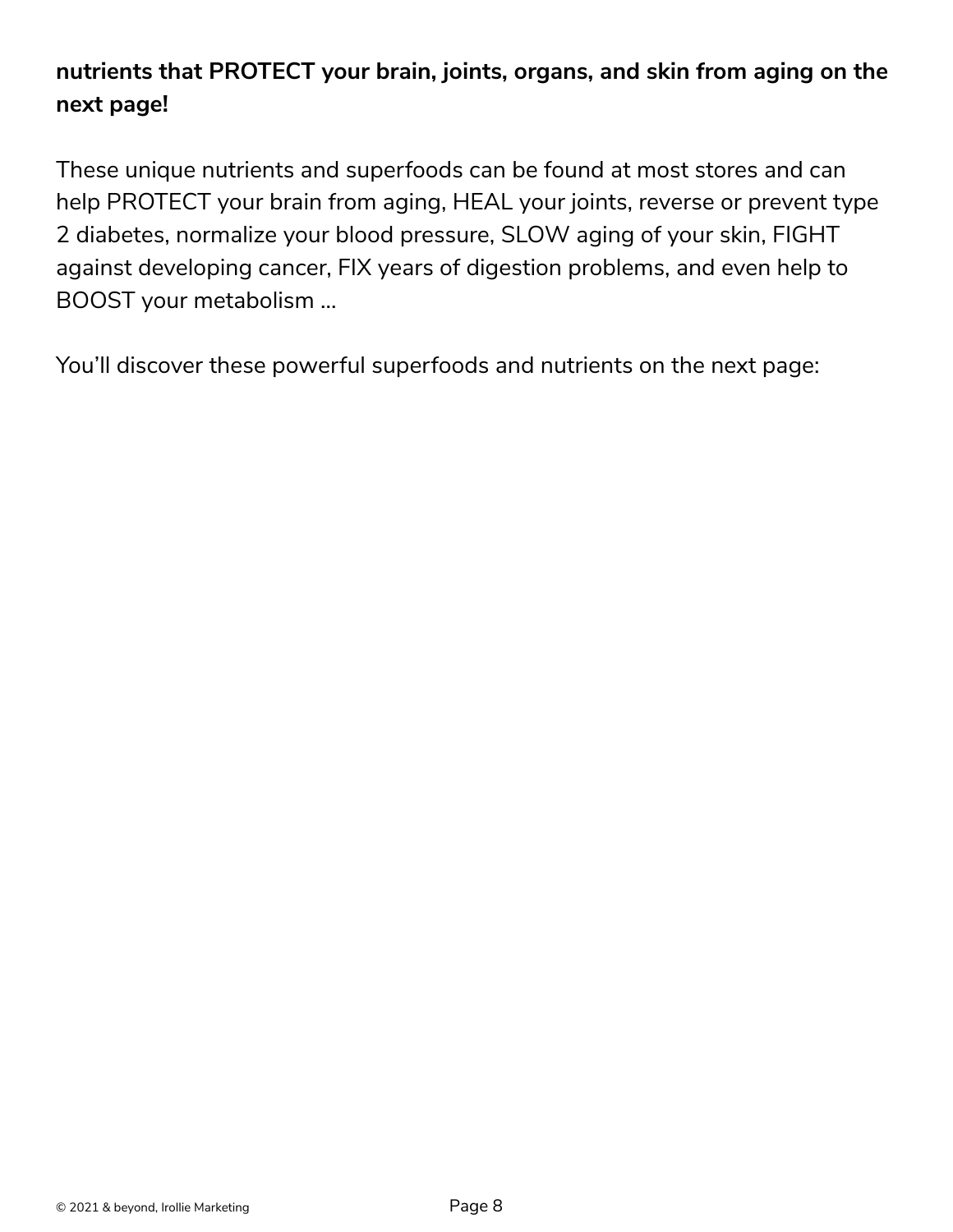**Foods to Heal Your Brain**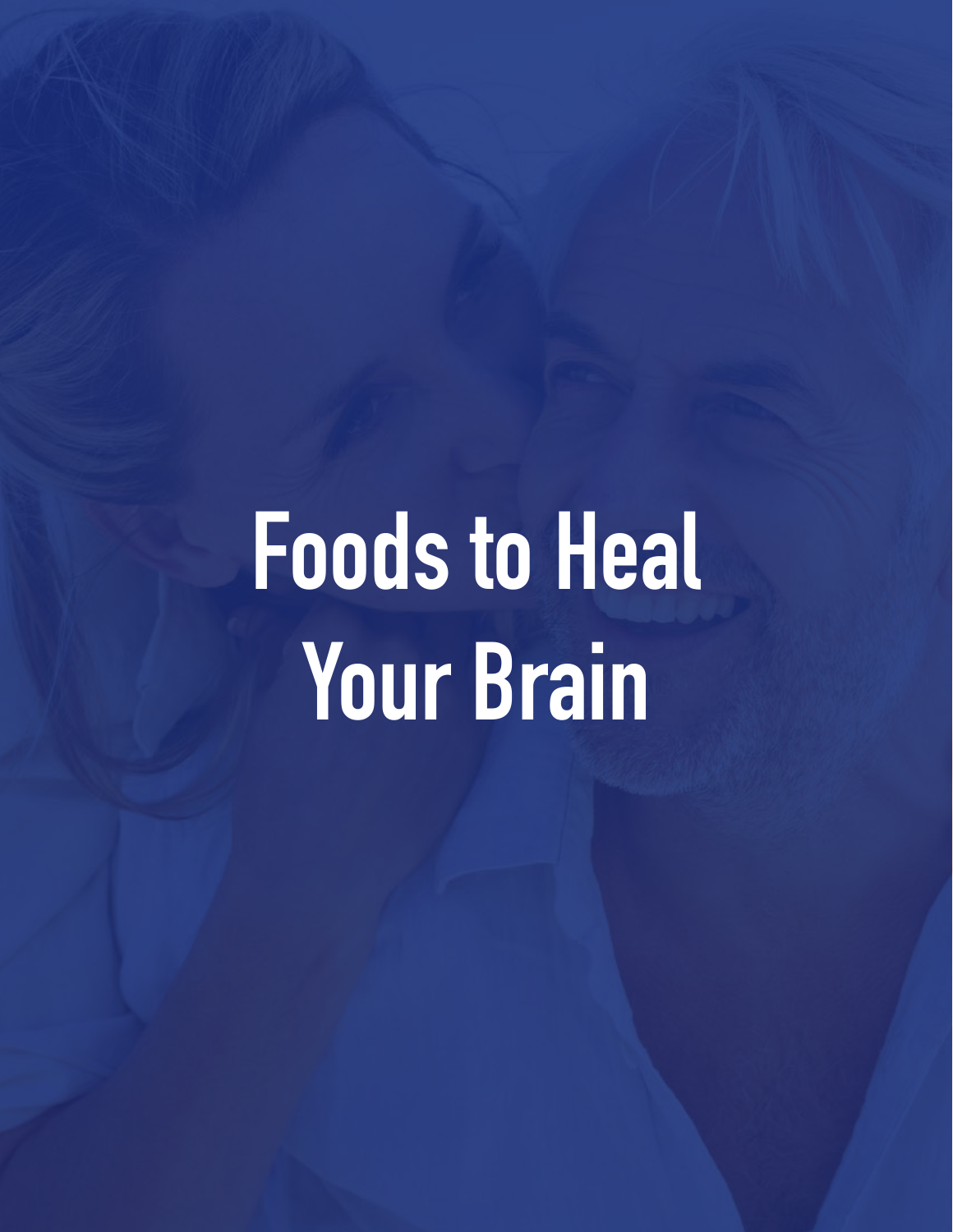## **Foods to Heal Your Brain**

Alzheimer's, depression, anxiety, OCD, bipolar, schizophrenia, behavioral problems, ADD/ADHD—the list goes on and on. **Mental health issues are increasing by the day**.

Pharmaceutical companies make massive amounts of money treating mental health, mood and behavioral disorders. In fact, Americans spend about **\$188 billion dollars** a year **on mental health treatments and medications**. Of that,



**\$71 billion** is on depressive disorders alone. It is estimated that almost 20%, or **1 out of every 5 people in the United States** have some form of mental health issue, according to the National Institute on Mental Health (2017).

Medical treatments for depression, autism, attention deficit disorder, insomnia, eating disorders, learning disabilities, drug addiction, obsessive-compulsive disorder, anxiety, bipolar, dementia are making pharmaceutical companies billions of dollars!

And then there are things like chronic stress, brain fog, anger management, anxiety, mood swings, sleep issues, irritability, and memory loss. Mental health problems are an **'invisible epidemic'** that affect 1.1 billion people worldwide.

Physicians have long held onto the belief that the brain and the body do not affect each other. The common belief was that what we put into our bodies did not change anything in our brain. **But that is wrong**.

We now know, that mood, memory, attention and behavior problems and most other brain diseases have their **root cause in the body, especially the gut**.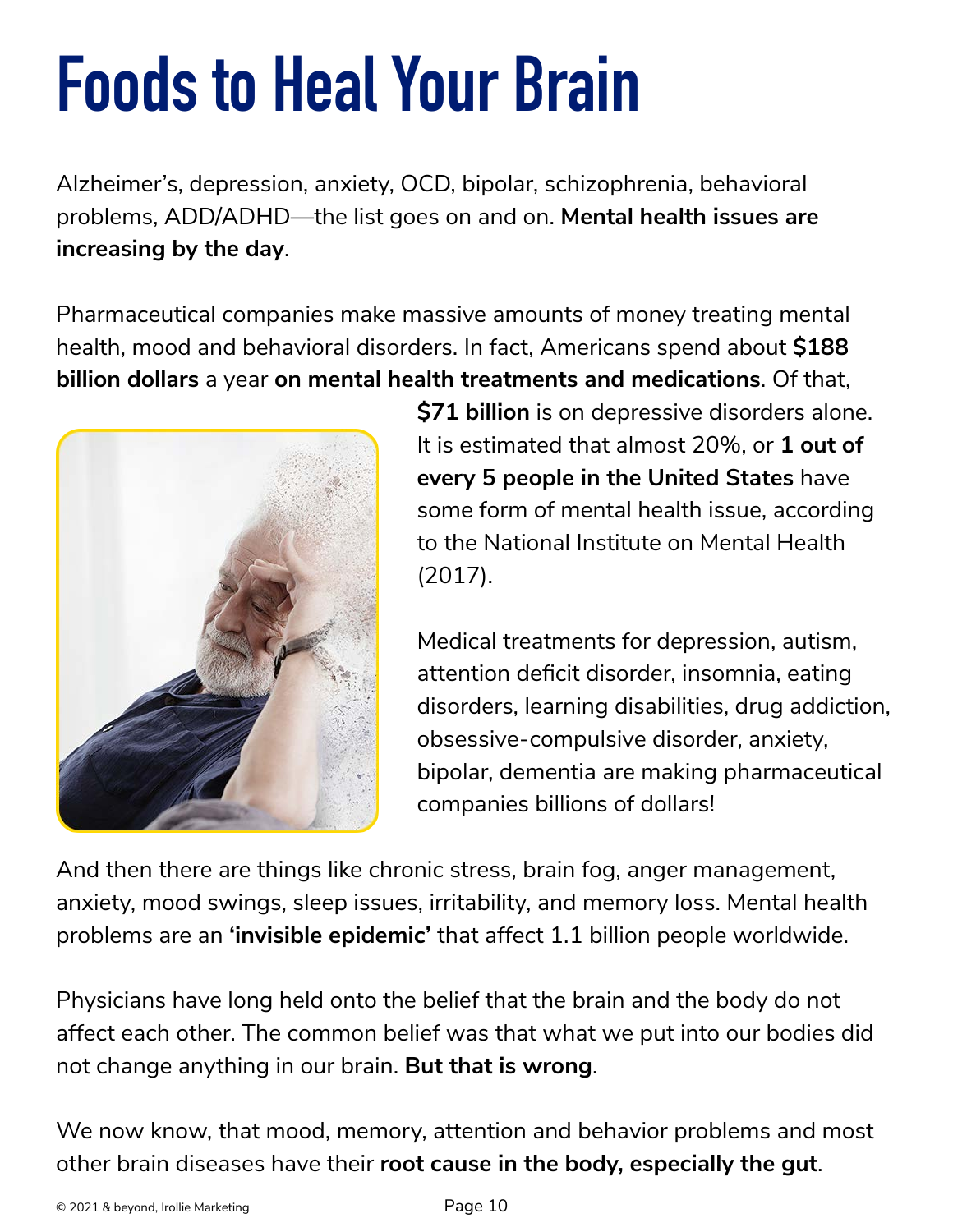Perhaps the conventional medical approach to dealing with brain disorders is totally backwards.

Doctors used to speak of the 'blood/brain' barrier in terms of medications, toxins, foods etc. The idea was that most of what we ate or drank did not cross that barrier to the brain. Now we know this is **totally not true**.

That holds very true for many of the foods we eat. **Toxins in the form of preservatives, hormones, pesticides and other chemicals** affect us physically and mentally, and often the result is dementia, ADHD, depression, anxiety, insomnia, brain fog, memory loss, autism, behavior problems and more.



#### **According to Dr. Hyman in his "UltraMind Solution" book—**

*"There is such an onslaught of stress and environmental chemicals in our world, and it's no wonder that our bodies and our brains are challenged and not functioning properly. We are exposed to toxins we were never designed to deal with—and nearly all of them cause brain injury…In fact, a recent government survey found an average of 148 chemicals in our bodies. And those were only the ones they tested."*

We are finding it very clear that **the brain is very much linked to the body and the gut**, and that what happens in the brain affects the body and what happens in the body most definitely affects the brain.

If our health is off somewhere in our body, then the health of the brain is often off too.

While just treating the brain with pharmaceuticals may lead to drug dependence,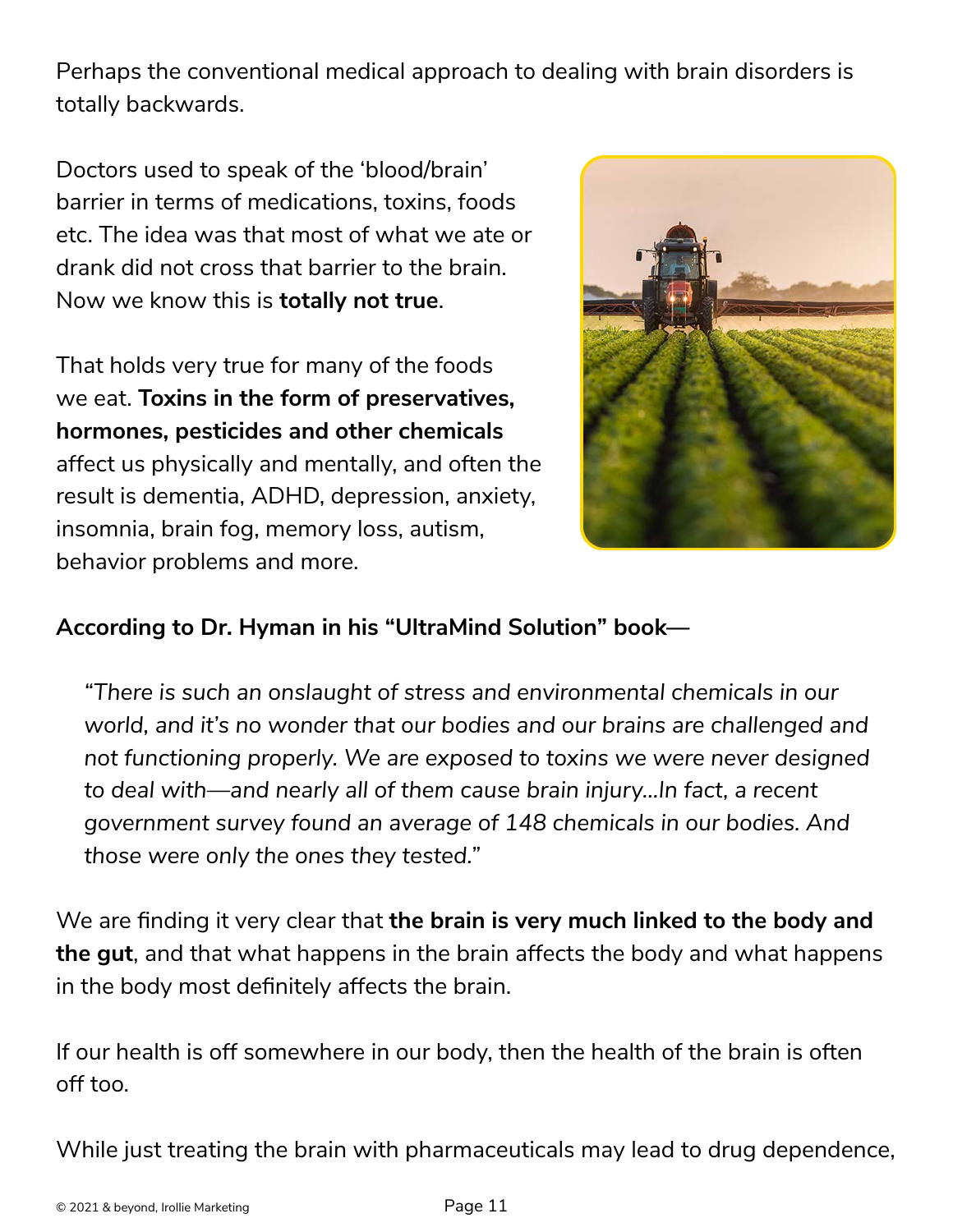a dulled reality, and **not treat the REAL problem**, treating the body's systemic **natural chemistry and gut microbiome can fix brain chemistry imbalances** and lead to genuine healing in the entire physical body.



An imbalance in any of system–nutrition, hormones, immune function, digestion, gut bacteria, detoxification, or metabolism can help to explain many of the symptoms that we think of as mental health issues. **Most of these imbalances start in the body and show up eventually in the brain** as mood, mental health or behavioral problems.

Messed up physical systems in the body actually can **clue us into explanations** for the depression, anxiety, dementia, autism, and attention deficit disorder that we see today.

Conventional treatments treat only the symptoms—often with powerful drugs that cause adverse side effects and never get to the root of the problem.

The simple truth is that your body and your brain, and all of your physical systems **must interact together in one smooth dynamic system**. If you improve your physical body's health, you improve the health of your brain as well.

To illustrate, think about this– does a sugary snack make you feel anxious, jittery, and sleepy, then irritable later? Do you feel groggy and mentally slow after a big meal? Ever exercise hard and then feel calm, relaxed and happy afterwards?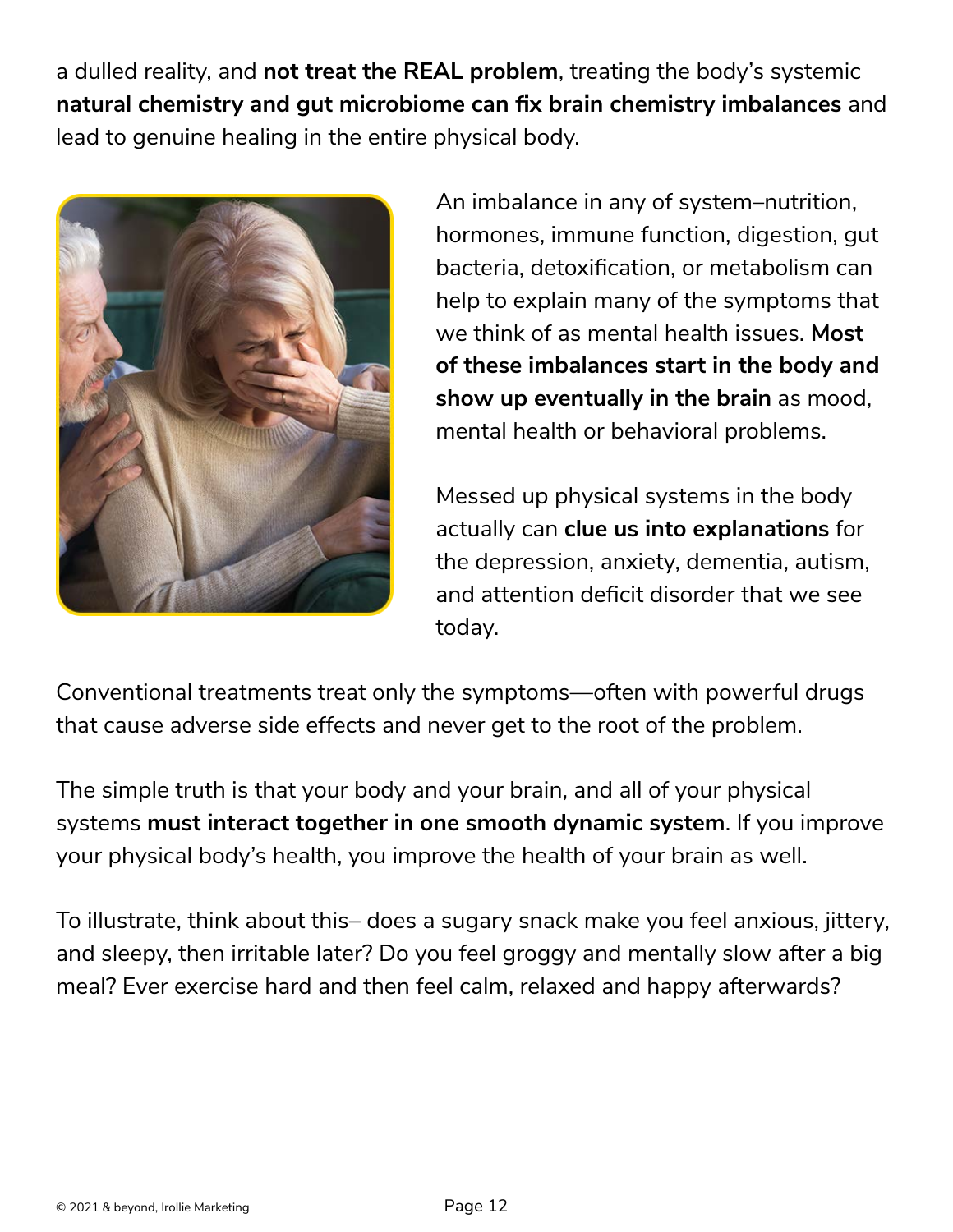## **How well do you focus on anything when you are sick?**

We know that PMS (pre-menstrual syndrome) is the result of fluctuating hormones, but did you know that alcoholics can actually become 'crazy' with something called **Wernicke's encephalopathy** that comes from vitamin B1 deficiency and simply treating with this vitamin will cure this condition? Did you know that antibiotics for strep infections can cure some children who suffer from obsessive-compulsive disorder? And did you know that **many schizophrenics often have a gluten sensitivity?**

## **Heal the body, heal the brain.**

Changing your diet, nutrients, sleep patterns, exercise, detoxing, balancing your hormones, correcting the bacterial balance in the gut, and removing foods that

cause food allergies **can all radically transform your mood, behavior and brain function.**

**These few steps can have a huge difference in your brain function and your physical health:**

1. **Eat, healthy, clean foods**. Avoid any foods that you are sensitive or allergic to.

2. Add in **necessary supplements** for brain and physical health.

3. Make a habit of **exercise, relaxation, meditation, and quality sleep** in your daily life.

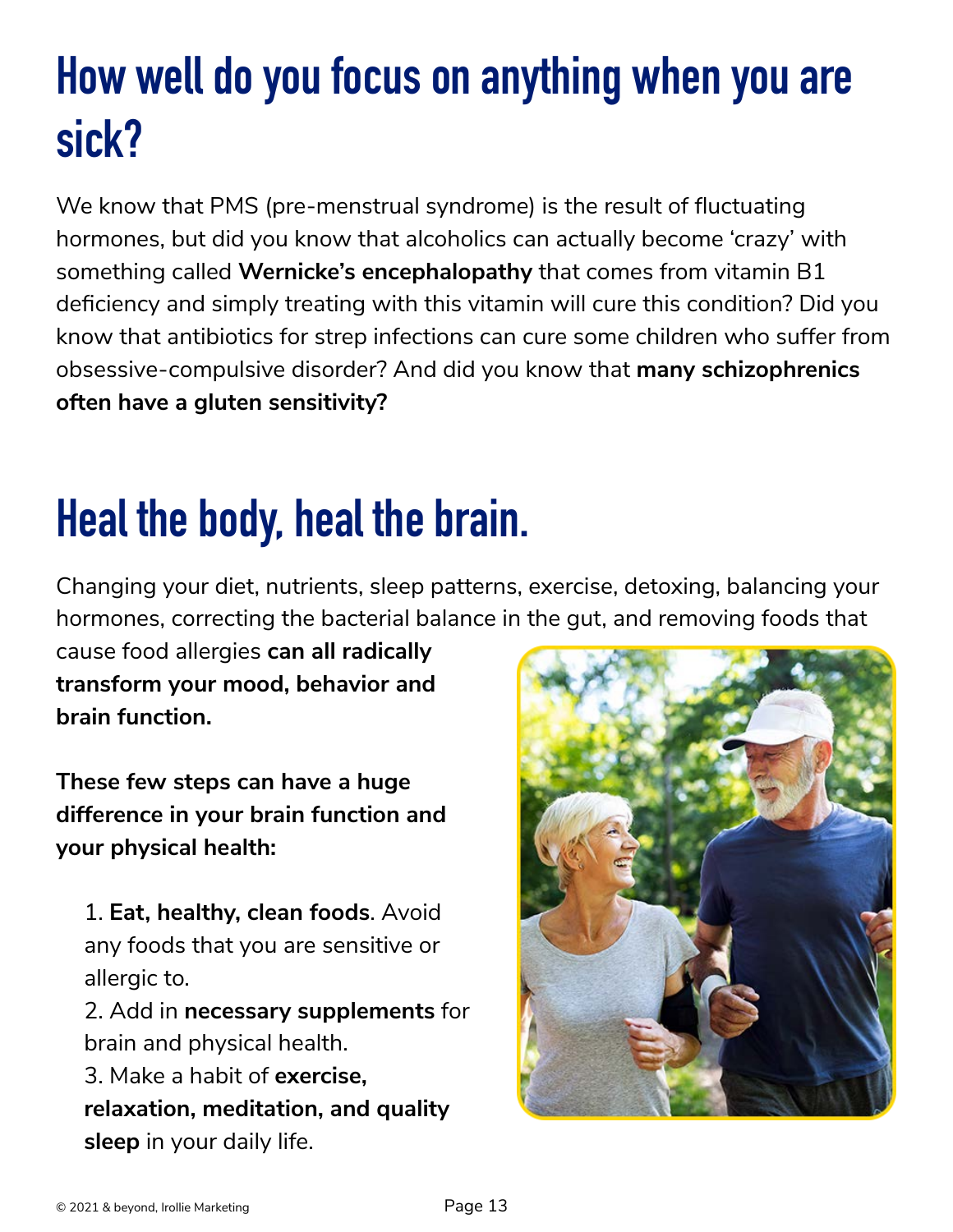4. **Avoid toxins** in your food and environment.

If you can follow these steps for at least 6 weeks, you will see major changes your life, your outlook, and your sense of well being—literally in weeks or days!

Some of the changes you experience **may happen almost immediately**. If you are gluten sensitive and you stop eating gluten, your gut health and your brain can change within just a week or so. You may notice other major mental health improvements by removing dairy products, corn, and food additives.

More than 90% of the body's serotonin **lies in the gut**, as well as about 50% of the **body's dopamine**, so feeding the gut bacteria healthy foods, only serves



to help your body make 'happy' brain chemicals.

Once you begin following these steps you will realize just how good you can feel—and you'll never want to go back to feeling bad again.

## **Feed Your Brain the Right Foods**

Your fork, you could say, can actually become one of the most powerful tools

to use to change your health, your brain and your life.

#### *There is nothing that has a bigger impact on your health. Absolutely nothing.*

Here's how to use that powerful tool: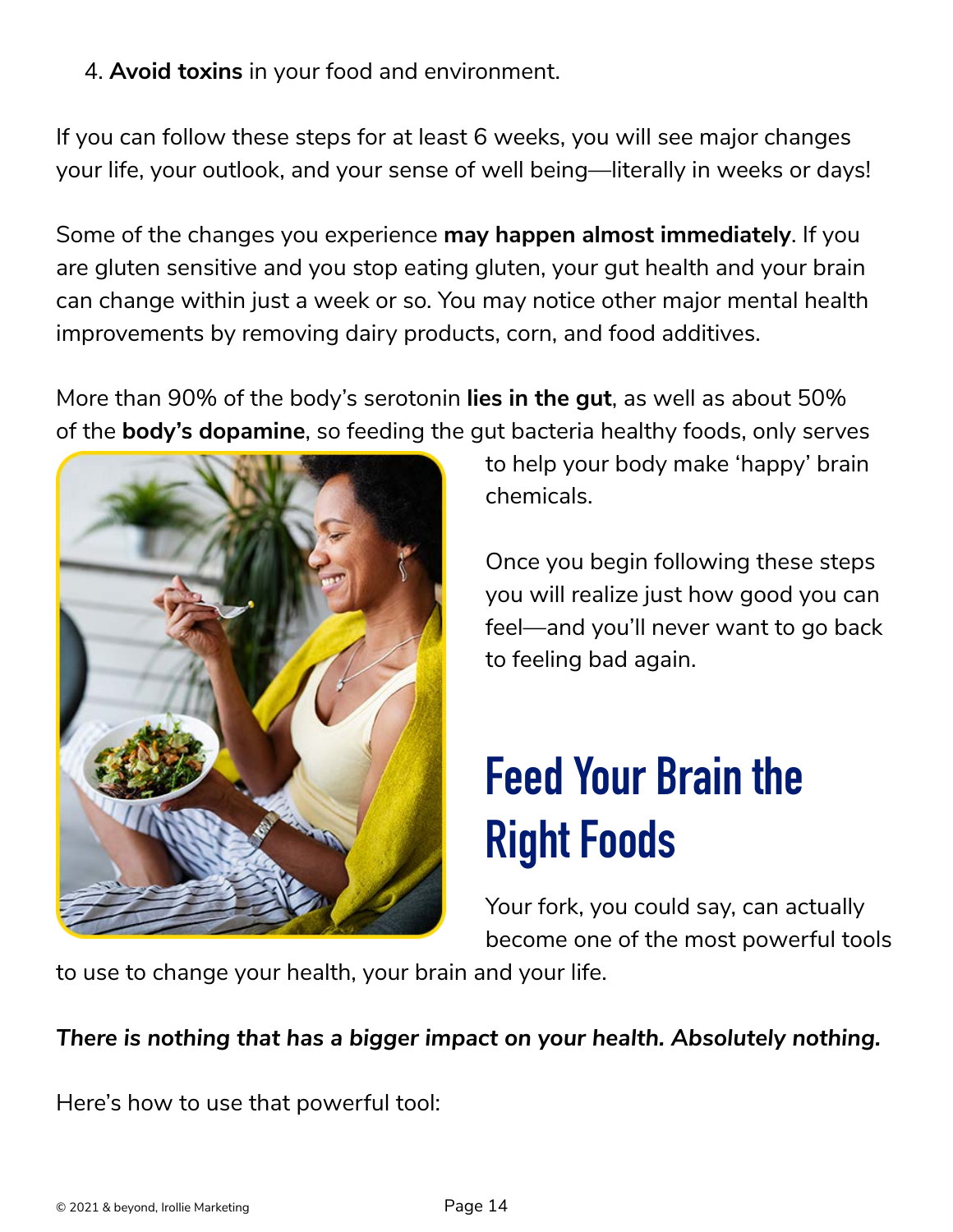**• Eat REAL Food**–Eat whole, real, fresh, organic, local and unprocessed food. If it has more than three ingredients (especially ones you do not immediately recognize), a package, or a barcode, AVOID IT.

**• Get Healthy Fats for Your Head**—The brain needs omega 3 fat DHA and EPA, which comes from algae, cold-water fatty fish and grass fed meats, along with saturated fats to stay its healthiest.

**• Protein Power**--Eat high quality, naturally sourced protein for breakfast

every day, such as omega 3 eggs, salmon or grass fed meat, plain organic yogurt, or nut butters.

**• Boost Your Brain Protectors**–Eat piles of fruit and vegetables deeply colored with powerful phytonutrients. The deep red, yellow, orange, green, and blue in foods are a sign of powerful anti-inflammatory, antioxidant, energy boosting, and brain-powering nutrients.

#### **• Eat the RIGHT Kind of Carbs**–

Eat foods full of fiber, including raw



**• Remove the Poisons**–Eliminate sugar, high-fructose corn syrup, coffee, alcohol, trans fats, food additives and preservatives, all of which poison your brain and disrupt your biochemistry.

If you can just follow these few steps—yes they may be big steps, but you can start **instantly eliminating the brain-damaging foods and chemicals from you** 

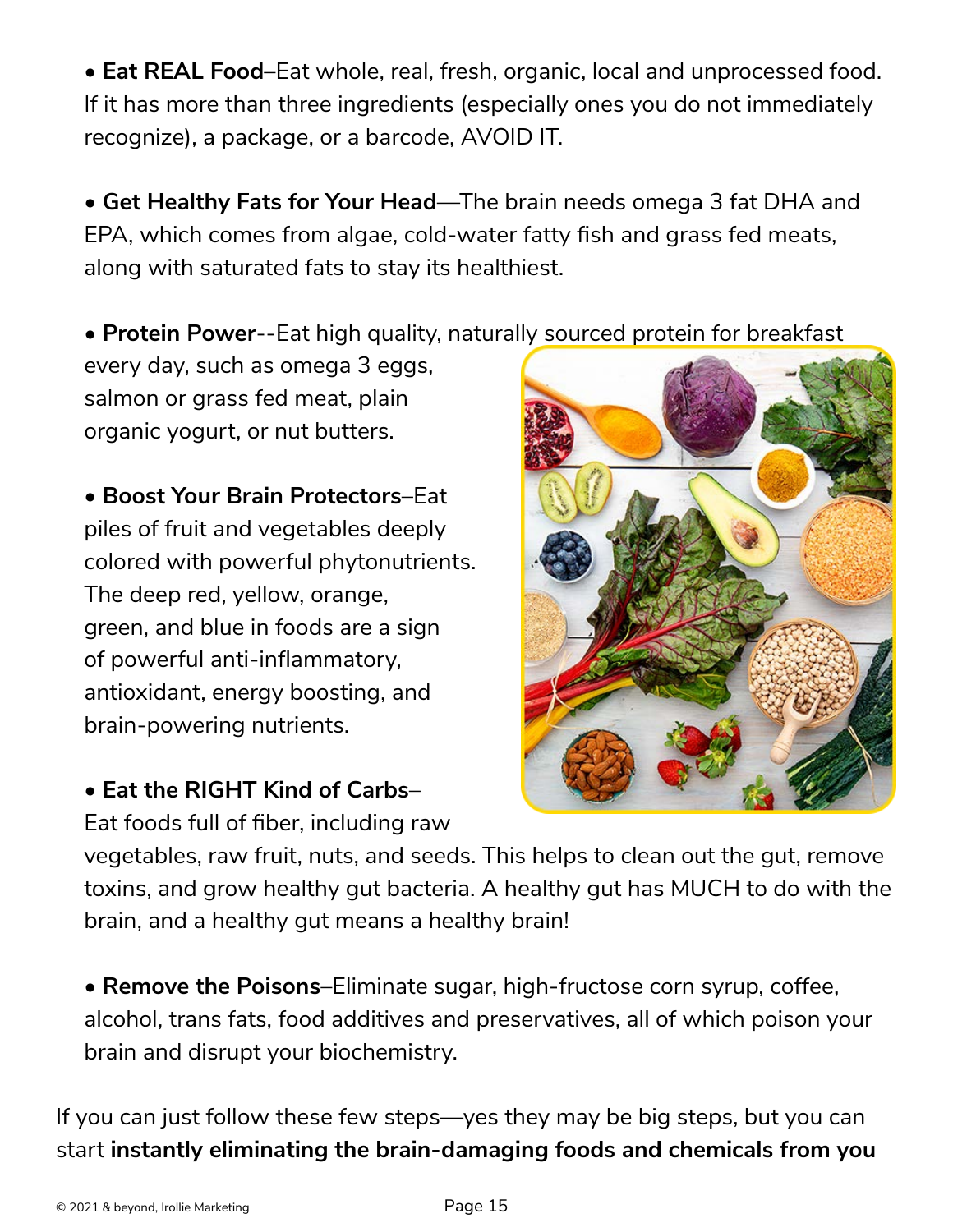**diet.**

There is one other KEY change that is essential–That step is to eliminate the two most common causes of food allergens and *hidden reaction*s in our diet. These come from **gluten and pasteurized processed dairy.**

Your brain reacts to allergens as well as your body—with increased inflammation. And when this occurs, you can get brain fog, anxiety/depression, autism, ADHD, dementia, and more. Gluten has even been proven to cause some cases of schizophrenia and bipolar disorder.



You don't need to break out in hives or have an anaphylaxis reaction to these foods to be allergic. People often have **hidden allergies** to these foods and not even realize it—especially because these foods are often eaten on a daily basis, so the problem becomes chronic. Actually, that should be the FIRST thing you think of—"I am irritable today, or I feel depressed today,"…Think about WHAT you ate yesterday or the day before.

You can eat a piece of cheesecake on Monday and feel depressed on

Tuesday. You eat a bag of cookies one day and the next day you are irritable. Many times, **inflammatory reactions occur up to 24 to 48 hours later**, but there definitely IS a connection to food sensitivities and changes in mood.

Many people just have **ongoing, low-grade, delayed food sensitivities or allergies** all the time. What you eat on a regular basis, may be causing a delayed allergic reaction you might not ever know it because those foods are the foods you just can't do without.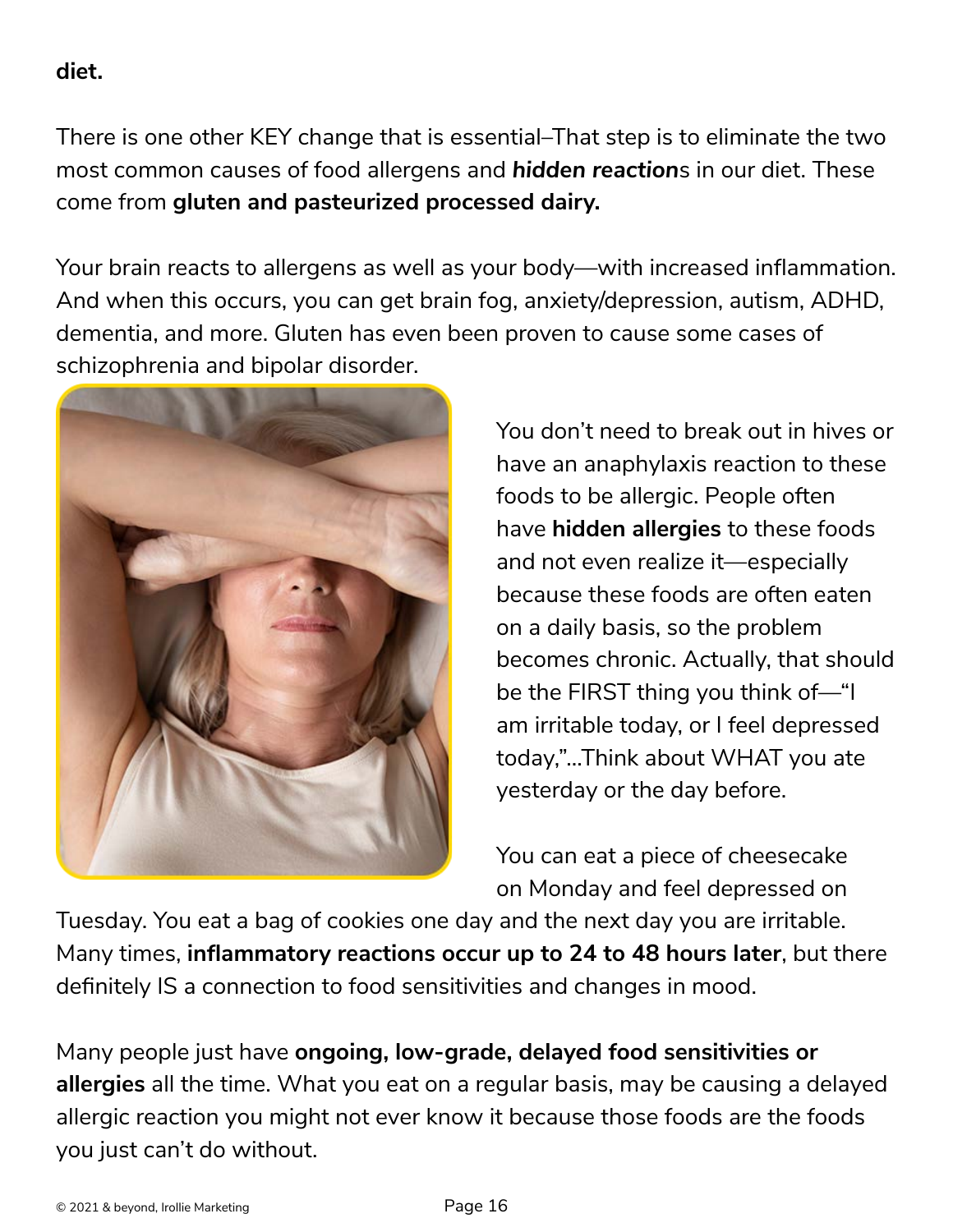You can get tested for food reactions from a doctor, but this method is not food proof. The best and easiest way is to remove the most common foods that cause reactions. Usually the **top two are wheat and dairy**.

Then pay close attention to your body and mind when you do this—the first few days may be tough, because you may actually have to break an addiction to these foods, but then you may suddenly feel great!



**Remove the poisons in your diet** as well including the artificial sweeteners, foods with preservatives, high-fructose corn syrup, trans fats or vegetable oils, and junk food.

Try this for a minimum of two-six weeks. Then challenge those foods and see how you feel, 1 hour, 4 hours, 12 hours, 24 and 48 hours later. **You may be SHOCKED!**

## **Supplements for your brain and physical health**

Even those who eat the healthiest diet will probably need some **additional supplements**. These are **ESSENTIAL** for brain health and physical health as well.

- **1. Multivitamin**–A high-quality, high-potency, multivitamin.
- **2. B vitamins** that include methylfolate and methylcobalamin. These are forms of B vitamins necessary for brain health, nerve function, energy, and fat metabolism. A deficiency will cause anxiety, depression, loss of energy.
- **3. Vitamin C 500-1000 mg**, take 1000 mg a day. Vitamin C reduces inflammation in the body and brain as well as protecting the immune